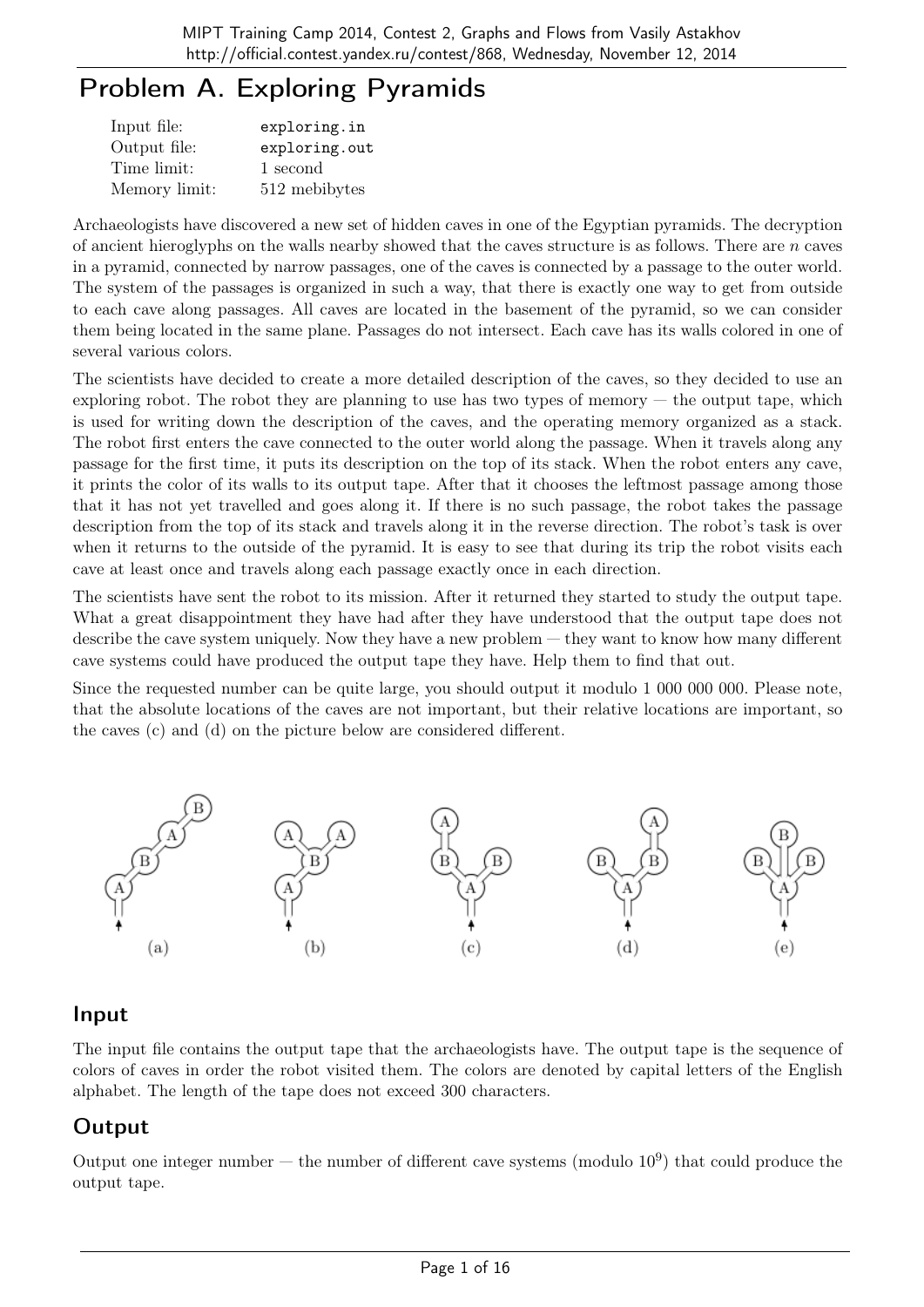| exploring.in | exploring.out |
|--------------|---------------|
| ABABABA      | ∽             |
| AB           |               |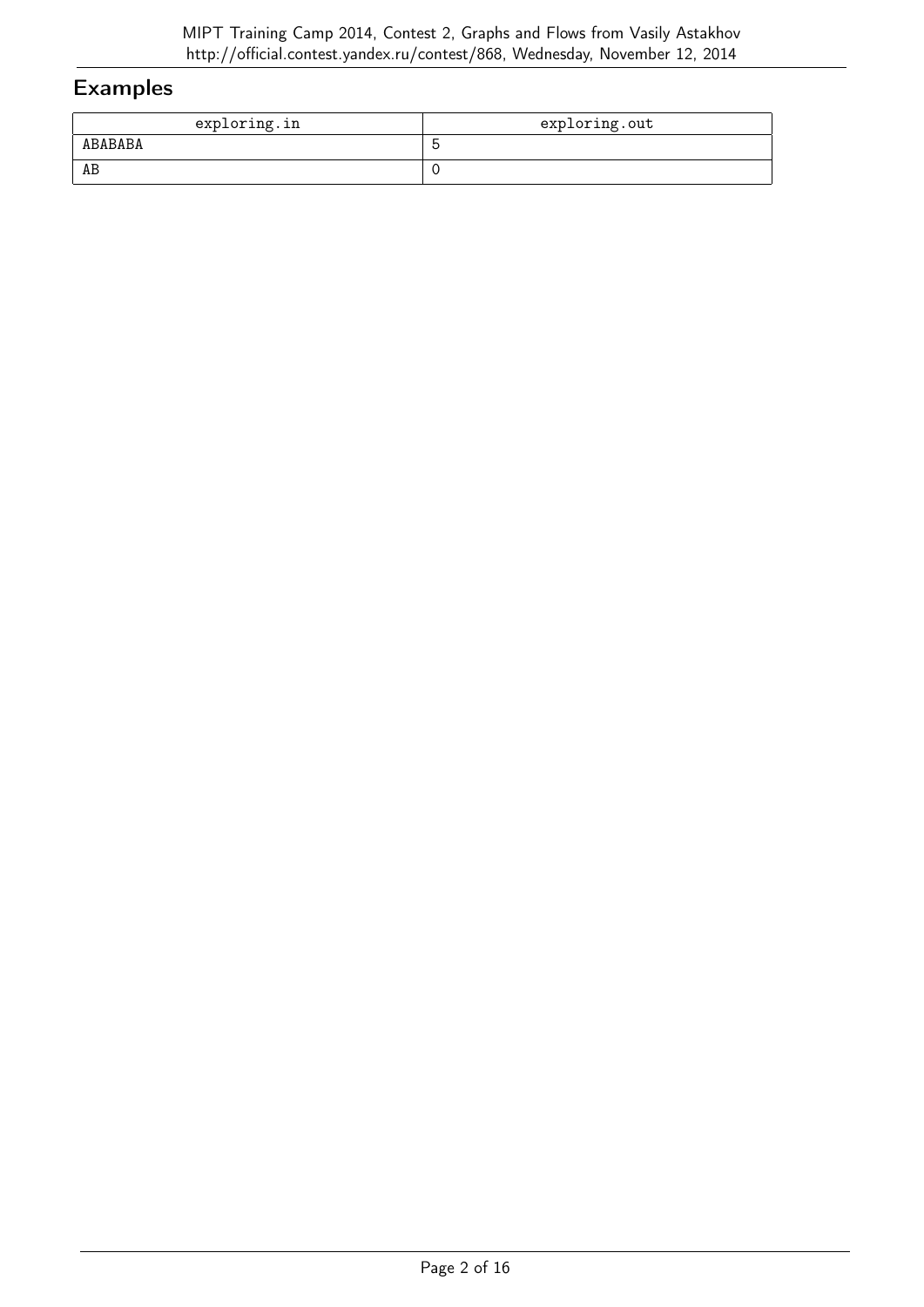# Problem B. King's Quest

| Input file:   | standard input  |
|---------------|-----------------|
| Output file:  | standard output |
| Time limit:   | 1 second        |
| Memory limit: | 512 mebibytes   |

Once upon a time there lived a king and he had  $N$  sons. And there were  $N$  beautiful girls in the kingdom and the king knew about each of his sons which of those girls he did like. The sons of the king were young and light-headed, so it was possible for one son to like several girls.

So the king asked his wizard to find for each of his sons the girl he liked, so that he could marry her. And the king's wizard did it  $-$  for each son the girl that he could marry was chosen, so that he liked this girl and, of course, each beautiful girl had to marry only one of the king's sons.

However, the king looked at the list and said: "I like the list you have made, but I am not completely satisfied. For each son I would like to know all the girls that he can marry. Of course, after he marries any of those girls, for each other son you must still be able to choose the girl he likes to marry."

The problem the king wanted the wizard to solve had become too hard for him. You must save wizard's head by solving this problem.

#### Input

The first line of the input file contains  $N -$  the number of king's sons  $(1 \le N \le 2000)$ . Next N lines for each of king's sons contain the list of the girls he likes: first  $K_i$  — the number of those girls, and then  $K_i$  different integer numbers, ranging from 1 to N denoting the girls. The sum of all  $K_i$  does not exceed 200 000.

The last line of the input file contains the original list the wizard had made  $-N$  different integer numbers: for each son the number of the girl he would marry in compliance with this list. It is guaranteed that the list is correct, that is, each son likes the girl he must marry according to this list.

### **Output**

Output N lines. For each king's son first print  $L_i$  — the number of different girls he likes and can marry so that after his marriage it is possible to marry each of the other king's sons. After that print  $L_i$  different integer numbers denoting those girls, in arbitrary order.

### Example

\*

| standard input | standard output |
|----------------|-----------------|
|                | 2 1 2           |
| 2 1 2          | 2 1 2           |
| 2 1 2          | 1 3             |
| 2 2 3          | 14              |
| 2 3 4          |                 |
| 1 2 3 4        |                 |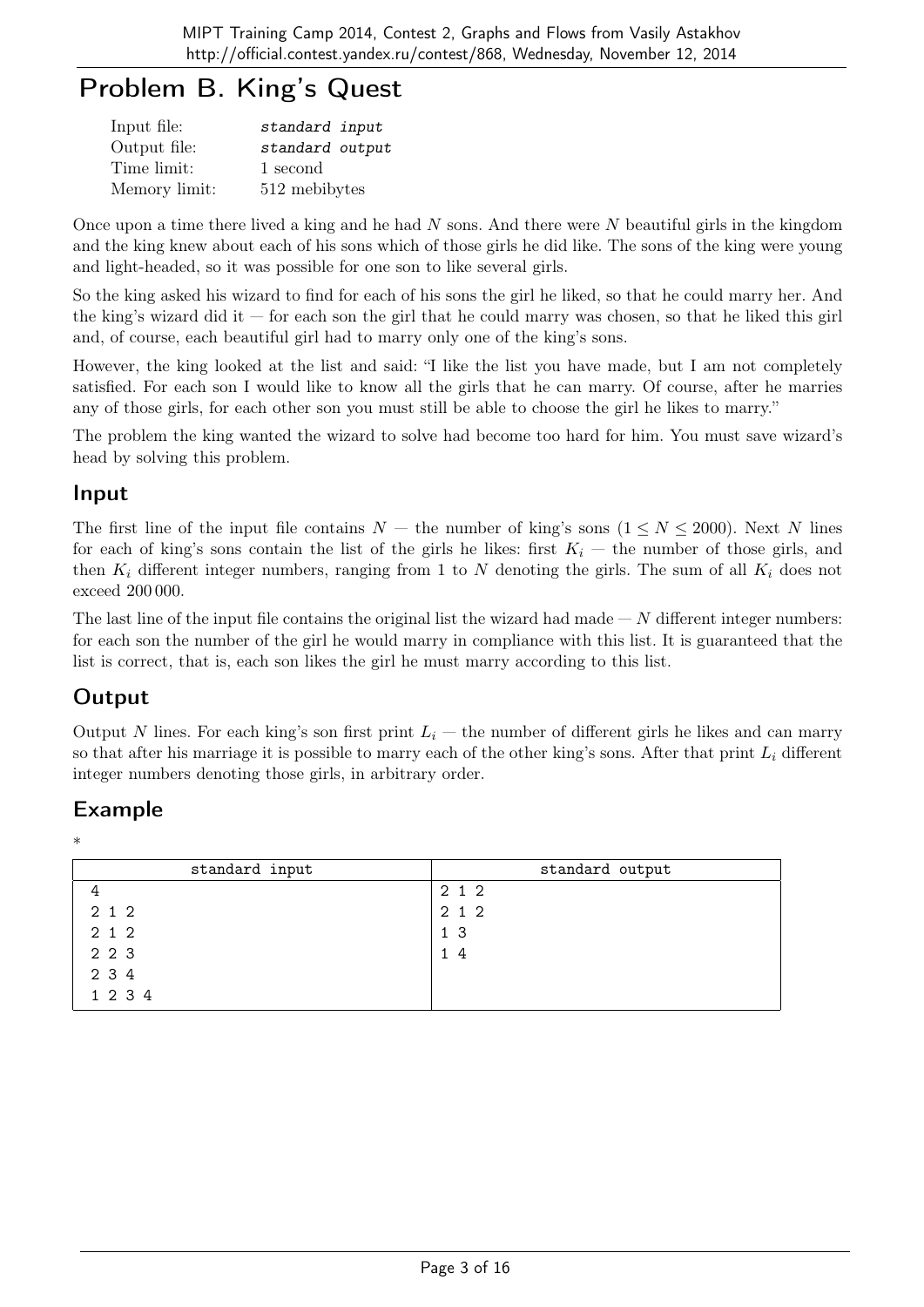# Problem C. Bring Them There

| Input file:   | standard input  |
|---------------|-----------------|
| Output file:  | standard output |
| Time limit:   | 4 seconds       |
| Memory limit: | 512 mebibytes   |

By the year 3141, the human civilization has spread all over the galaxy. The special hypertunnels are used to travel from one star system to another. To use the hypertunnel, you fly to a special location near the source star using your spaceship, activate the hyperjumper, fly through the hypertunnel, get out near your destination star and fly to the planet you need. The whole process takes exactly one day. A small drawback of the system is that for each tunnel every day only one spaceship can travel using this tunnel.

You are working in the transportation department of the "Intergalaxy Business Machines" company. This morning your boss has assigned a new task to you. To run the programming contest IBM needs to deliver K supercomputers from Earth where the company headquarters are located to the planet Eisiem. Since supercomputers are very large, one needs the whole spaceship to carry each supercomputer. You are asked to find a plan to deliver the supercomputers that takes as few days as possible. Since IBM is a very powerful corporation, you may assume that any time you need some tunnel for hyperjump, it is at your service. However, you still can use each tunnel only once a day.

#### Input

The first line of the input file contains  $N -$  the number of star systems in the galaxy,  $M -$  the number of tunnels,  $K$  — the number of supercomputers to be delivered,  $S$  — the number of the solar system (the system where planet Earth is) and T — the number of the star system where planet Eisiem is  $(2 \le N \le 50,$  $1 \leq M \leq 200, \ 1 \leq K \leq 50, \ 1 \leq S, T \leq N, \ S \neq T$ .

Next M lines contain two different integer numbers each and describe tunnels. For each tunnel the numbers of star systems that it connects are given. The tunnel can be traveled in both directions, but remember that each day only one ship can travel through it, in particular, two ships cannot simultaneously travel through the same tunnel in opposite directions. No tunnel connects a star to itself and any two stars are connected by at most one tunnel.

### **Output**

On the first line of the output file print  $L$  — the fewest number of days needed to deliver K supercomputers from star system S to star system T using hypertunnels. Next L lines must describe the process. Each line must start with  $C_i$  — the number of ships that travel from one system to another this day.  $C_i$  pairs of integer numbers must follow, pair  $A, B$  means that the ship number  $A$  travels from its current star system to star system B.

It is guaranteed that there is a way to travel from star system  $S$  to star system  $T$ .

| u      |
|--------|
| I<br>u |
|        |

| standard input | standard output      |
|----------------|----------------------|
| 674 16         | 4                    |
| $1\,2$         | 1 2 2 4<br>2         |
| 2 3            | 1 3 2 6 3 4<br>3     |
| 35             | 15 36 44<br>3        |
| 5 6            | 16 46<br>$2^{\circ}$ |
| 14             |                      |
| 4 6            |                      |
| 4 3            |                      |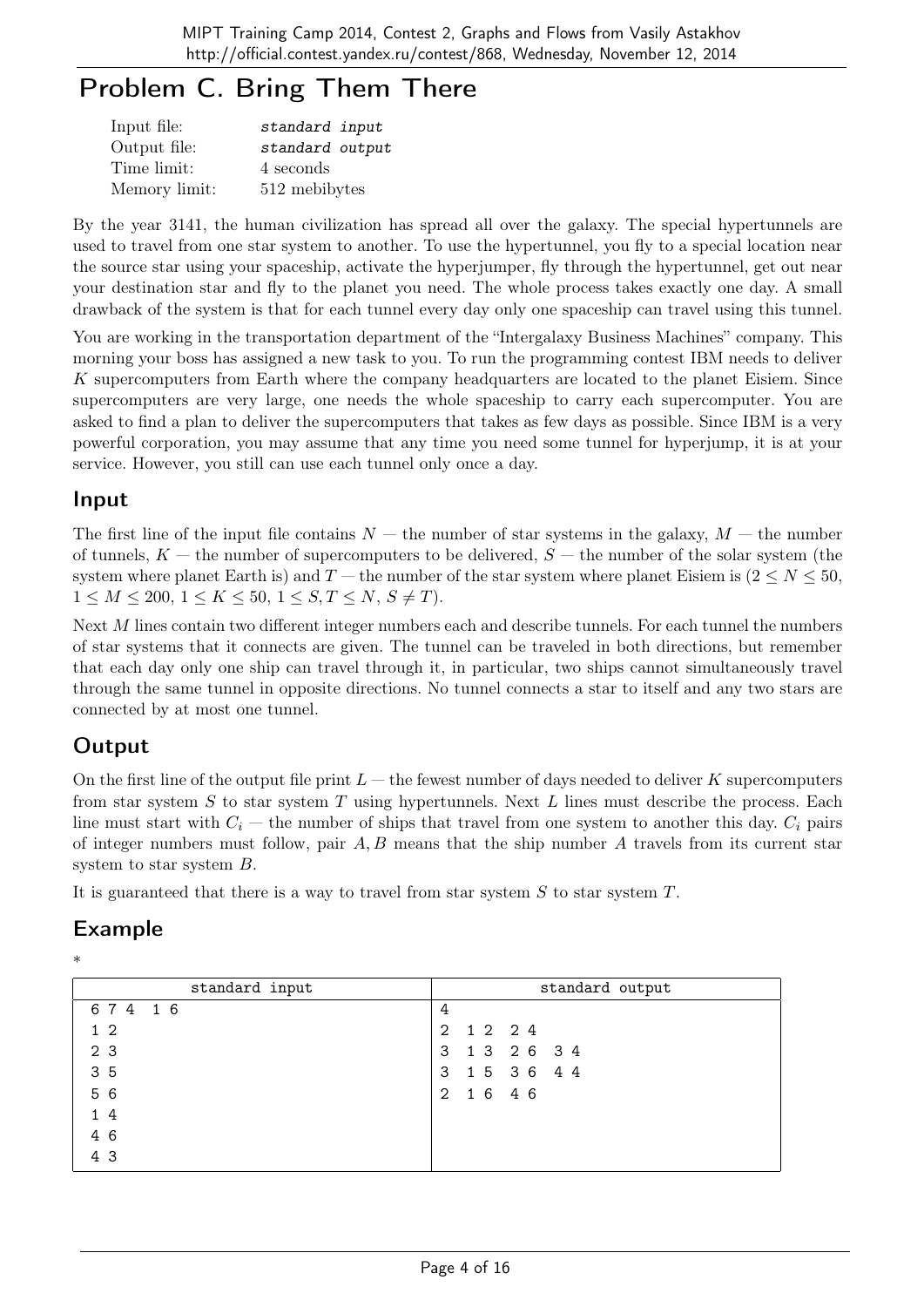# Problem D. Important Roads

| Input file:   | standard input  |
|---------------|-----------------|
| Output file:  | standard output |
| Time limit:   | 1 second        |
| Memory limit: | 512 mebibytes   |

The city where Georgie lives has  $n$  junctions some of which are connected by bidirectional roads.

Every day Georgie drives from his home to work and back. But the roads in the city where Georgie lives are very bad, so they are very often closed for repair. Georgie noticed that when some roads are closed he still can get from home to work in the same time as if all roads were available.

But there are such roads that if they are closed for repair the time Georgie needs to get from home to work increases, and sometimes Georgie even cannot get to work by a car any more. Georgie calls such roads important.

Help Georgie to find all important roads in the city.

#### Input

The first line of the input file contains n and  $m$  — the number of junctions and roads in the city where Georgie lives, respectively  $(2 \le n \le 20000, 1 \le m \le 100000)$ . Georgie lives at the junction 1 and works at the junction n.

The following  $m$  lines contain information about roads. Each road is specified by the junctions it connects and the time Georgie needs to drive along it. The time to drive along the road is positive and doesn't exceed 100 000. There can be several roads between a pair of junctions, but no road connects a junction to itself.

It is guaranteed that if all roads are available, Georgie can get from home to work.

### **Output**

Output  $l$  — the number of important roads — at the first line of the output file. The second line must contain l numbers, the numbers of important roads. Roads are numbered from 1 to  $m$  as they are given in the input file.

| standard input | standard output |
|----------------|-----------------|
| 6 7            | $\overline{2}$  |
| 121            | 5 7             |
| 2 3 1          |                 |
| 2 5 3          |                 |
| 1 3 2          |                 |
| 3 5 1          |                 |
| 2 4 1          |                 |
| 5 6 2          |                 |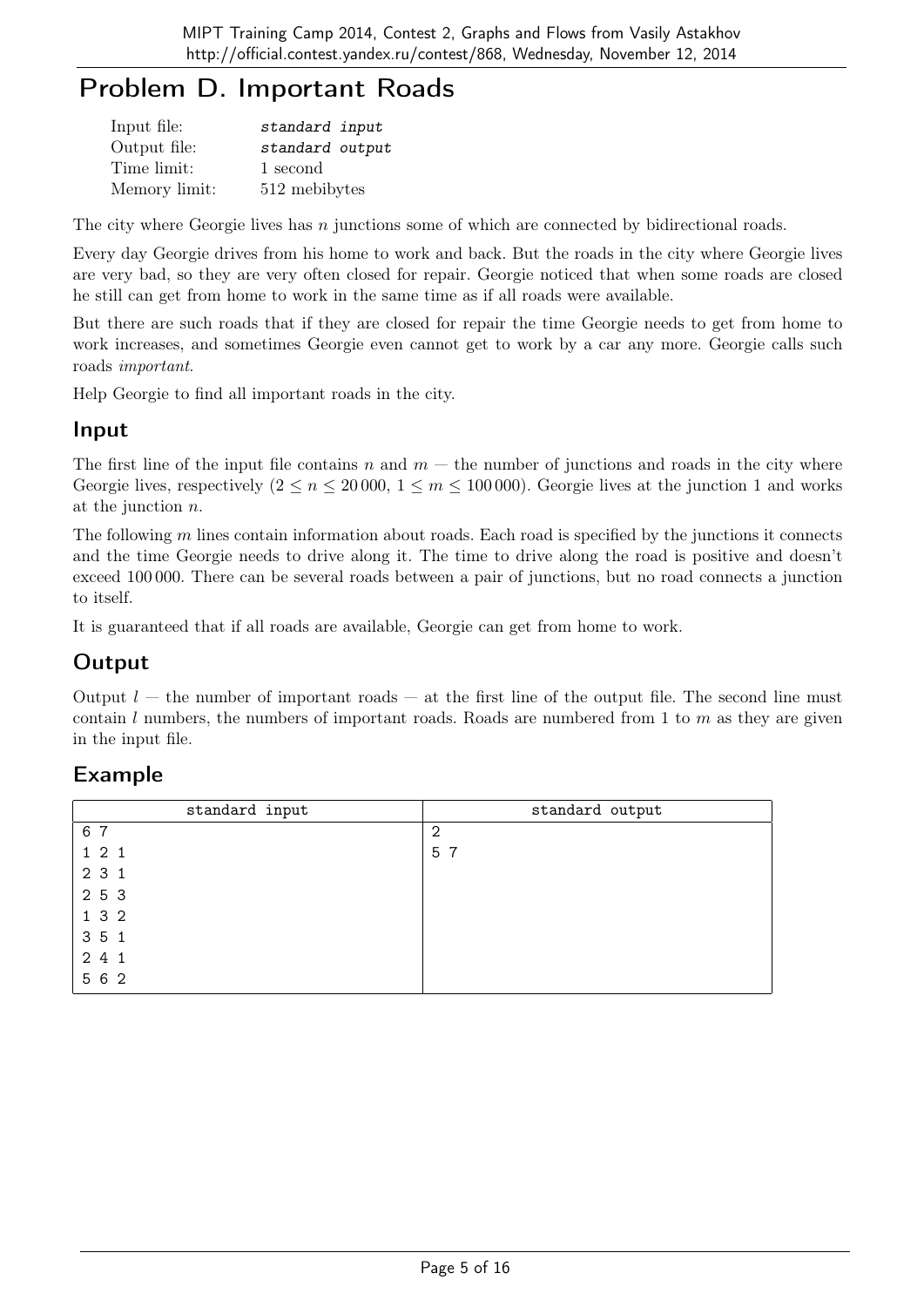## Problem E. Network

| Input file:   | standard input  |
|---------------|-----------------|
| Output file:  | standard output |
| Time limit:   | 1 second        |
| Memory limit: | 512 megabytes   |

In some computer company, Mouse Inc., there is very complicated network structure. There are a lot of branches in different countries, so the only way to communicate with each other is the Internet. And it's worth to say that interaction is the key to the popularity and success of the Mouse Inc.

The CEO of this company is interested now to figure out whether there is a way to attack and devastate whole structure. Only two hackers are capable to perpetrate such an outrage — Vasya and Petya, who can destroy any two channels. If after that there are at least two servers without connection between them, then they succeed.

In other words, the company is a set of servers, some of them connected with bidirectional channels. It's guaranteed that all the servers are connected directly or indirectly. The hackers' goal is to divide network into at least two parts without any connection between them. Each hacker can destroy exactly one channel. And they can't destroy the same channel together. You are asked to count the number of ways for hackers to win.

#### Input

There are two integer numbers  $(n, m)$  in the first line of input file: the number of servers and channels respectively  $(1 \le n \le 2000, 0 \le m \le 100000)$ . In the each of the next m lines there are exactly two numbers — the indices of servers connected by channel. Channels can connect a server to itself. There can be multiple channels between one pair of servers. The servers are numbered from 1 to  $n$ .

### **Output**

There must be exactly one integer — the answer to the question described in the problem.

| standard input | standard output |
|----------------|-----------------|
| 3 <sub>3</sub> | $\sim$          |
| 12             |                 |
| 2 3            |                 |
| 3              |                 |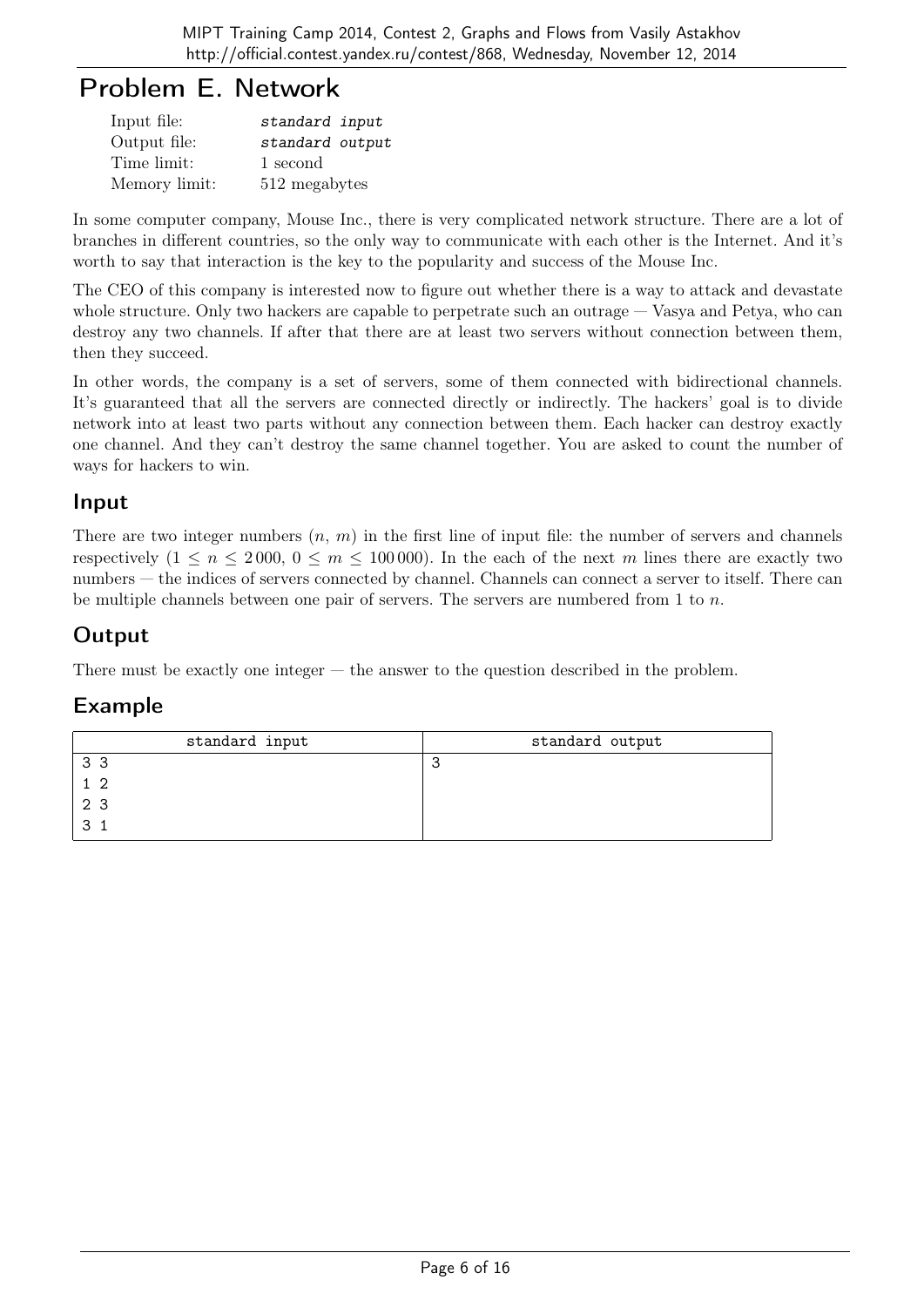## Problem F. Protoss Defense

| Input file:   | standard input  |
|---------------|-----------------|
| Output file:  | standard output |
| Time limit:   | 1 second        |
| Memory limit: | 512 mebibytes   |

General High Templar wants to relieve The World of disgusting invaders. His right hand, military commander Tryt o'Kill is ready to perform the plan of the destruction of the enemies. Plan is as simple as brilliant... To locate and to annihilate all enemy military targets!

So, the military commander Tryt o'Kill has been ordered to destroy enemy creatures. He has decided to provide missile attack on the enemy targets. But this task is not so simple... These targets are heavily defended by K different layers of defense. The first layer consists of *forward air defense sites* (FADS), the second layer consists of *band surface to air missiles* (BSAM), the third layer consists of *airborne* interceptors (AI), the other layers consists of different kinds of *terminal surface to air missiles* (TSAM); a  $(K+1)$ -th layer contains the military targets themselves. Of course, some targets might not be defended while some others might have all defense layers.

Tryt o'Kill is good at math and he has denoted by S the set of all defense sites and by T the set of the enemy targets. A defense site might also provide protection to other defense sites in higher-numbered layers. Some defense sites might protect neither targets nor other defense sites. Commander also denoted by  $D_i$  the set of defense sites that protect the target or defense site  $i \in T \cup S$ . Let  $L_i$  denotes the layer's number of  $i \in T \cup S$ . Of course,

$$
\forall i \in T \cup S \quad \forall j \in D_i \quad \Rightarrow \quad L_i > L_j.
$$

Based on his past experience, Tryt o'Kill feels that while it might be possible for missiles to pass through all the defenses and reach the military targets, the probability of such a "leakage" is quite small. Instead, he believes that to destroy a target, he must first destroy all the defense sites that protect it. Therefore, he must destroy defense sites as well as targets. Destroying the i-th target or defense site has a certain military benefit and some loss. So, Commander knows the so called "cost-effectiveness"  $c_i$  of destroying the i-th target or defense site. The military commander wants to identify a set of targets and defense sites with the largest possible total "cost-effectiveness." It might be possible that providing missile attack is unreasonable and it would be better to choose nothing.

#### Input

Let's suppose that all targets and defense sites are numbered from 1 to n, where  $n = |S \cup T|$ . In the first line of the input file integer numbers n, m and K are written. The second line contains  $c_i$   $(i = 1, 2, \ldots, n);$ moreover,  $-10^6 \leqslant c_i \leqslant 10^6$ . The third line is made up of  $L_j$   $(j = 1, 2, ..., n)$  divided by space  $(1 \leqslant$  $L_j \leq K + 1$ ). Next m lines consist of pairs of numbers i and j; each pair  $(i, j)$  means that  $j \in D_i$  and  $L_i > L_j$ . Look at the example below to get more evident information. Keep in mind that  $0 < n \leq 200$ ,  $0 \le K < 200, 0 \le m \le 40000.$ 

#### **Output**

Write the largest possible total "cost-effectiveness" of chosen targets or defense sites in the first line of the output file. Write on the second line the number of targets of defense sites to destroy. On the third line write numbers of chosen targets or defense sites in ascending order. If there are several solutions, output any one of them.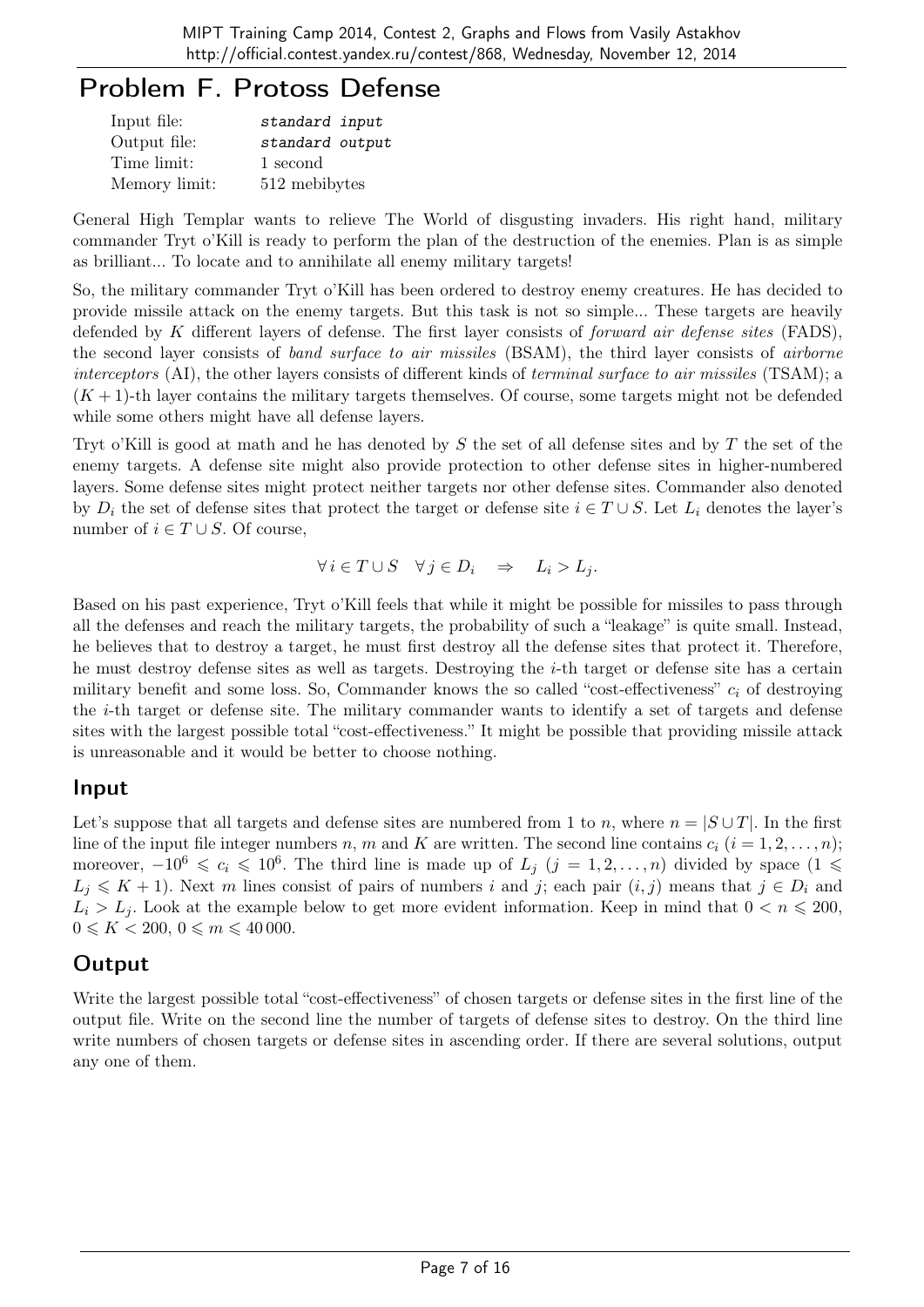| standard input  | standard output |
|-----------------|-----------------|
| 5 4 2           | $\,6$           |
| $5 - 3 - 4 3 2$ | 4               |
| 3 2 2 1 1       | 1 3 4 5         |
| 24              |                 |
| 1 <sub>3</sub>  |                 |
| 3 4             |                 |
| 3 5             |                 |
| 5 4 2           | $\mathbf 0$     |
| $1 2 1 - 5 - 5$ | $\mathbf 0$     |
| 3 2 2 1 1       |                 |
| 2 4             |                 |
| 13              |                 |
| 3 4             |                 |
| 35              |                 |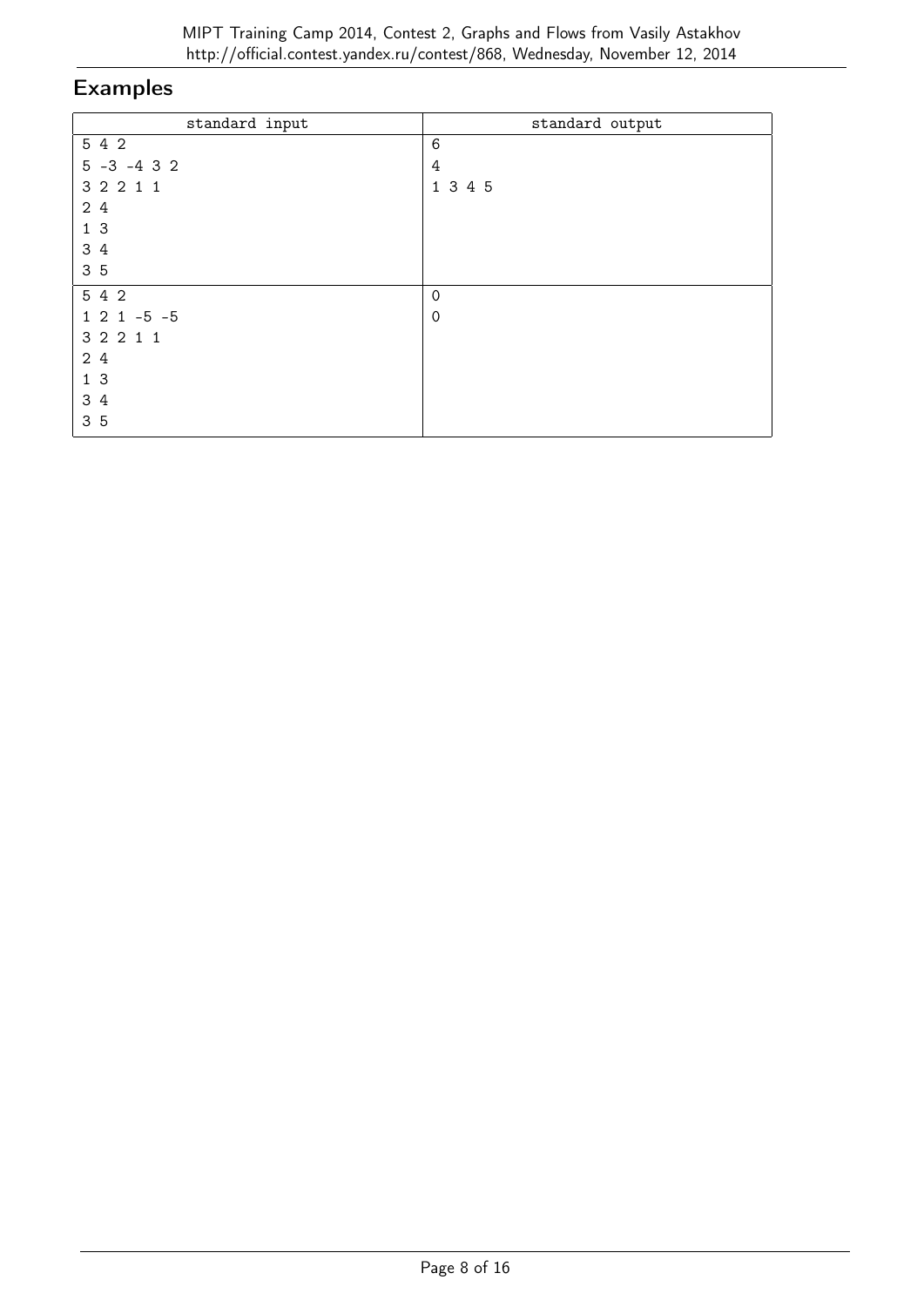# Problem G. Ringworld

| Input file:   | standard input  |
|---------------|-----------------|
| Output file:  | standard output |
| Time limit:   | 3 seconds       |
| Memory limit: | 512 mebibytes   |

The world is actually neither a disc or a sphere. It is a ring! There are m cities there, conveniently called  $0, 1, 2, \ldots, m-1$ , and arranged on the ring in the natural order: first 0, then 1, then 2, etc, then  $m-1$ , and then again 0 (as the world is a ring, remember?). You are given a collection of contiguous ranges of cities. Each of them starts at some city x, and contains also cities  $x + 1$ ,  $x + 2$ , ...,  $y - 1$ , y, for some city y. Note that the range can wrap around, for instance if  $m = 5$ , then [3, 4, 0] is a valid range, and so are  $[1]$ ,  $[2, 3, 4]$ , or even  $[3, 4, 0, 1, 2]$ . Your task is to choose a single city inside each range so that no city is chosen twice for two different ranges.

### Input

The input consists of several lines. The first line contains  $1 \leq T \leq 20$ , the number of test cases. Each test case consists of a number of lines. The first line contains two integers  $1 \le m \le 10^9$  and  $1 \le n \le 10^5$ denoting the number of cities and the number of requests, respectively. The next  $n$  lines define the ranges: the *i*-th row contains two integers  $0 \le x_i, y_i < m$  describing the *i*-th range  $[x_i, (x_i + 1) \mod m, \ldots, y_i]$ 

### Output

For each test case, output one line containing "YES" if it is possible to assign a unique city to each request, and "NO" otherwise.

| standard input                        | standard output |
|---------------------------------------|-----------------|
| $\ensuremath{4}$                      | <b>YES</b>      |
| 3 3                                   | NO              |
| $\mathsf{O}\xspace$<br>$\overline{1}$ | <b>YES</b>      |
| $1\quad2$                             | N <sub>O</sub>  |
| 20                                    |                 |
| 200000 3                              |                 |
| 100000 100000                         |                 |
| 100001 100001                         |                 |
| 100000 100001                         |                 |
| 6 6                                   |                 |
| 0 <sub>1</sub>                        |                 |
| $\overline{2}$<br>$\mathbf{1}$        |                 |
| 2 3                                   |                 |
| 3 4                                   |                 |
| 4 5                                   |                 |
| 5 0                                   |                 |
| 6 6                                   |                 |
| $\mathsf{O}\xspace$<br>$\overline{0}$ |                 |
| 1 <sub>2</sub>                        |                 |
| 2 3                                   |                 |
| 4 4                                   |                 |
| 4 5                                   |                 |
| 5 0                                   |                 |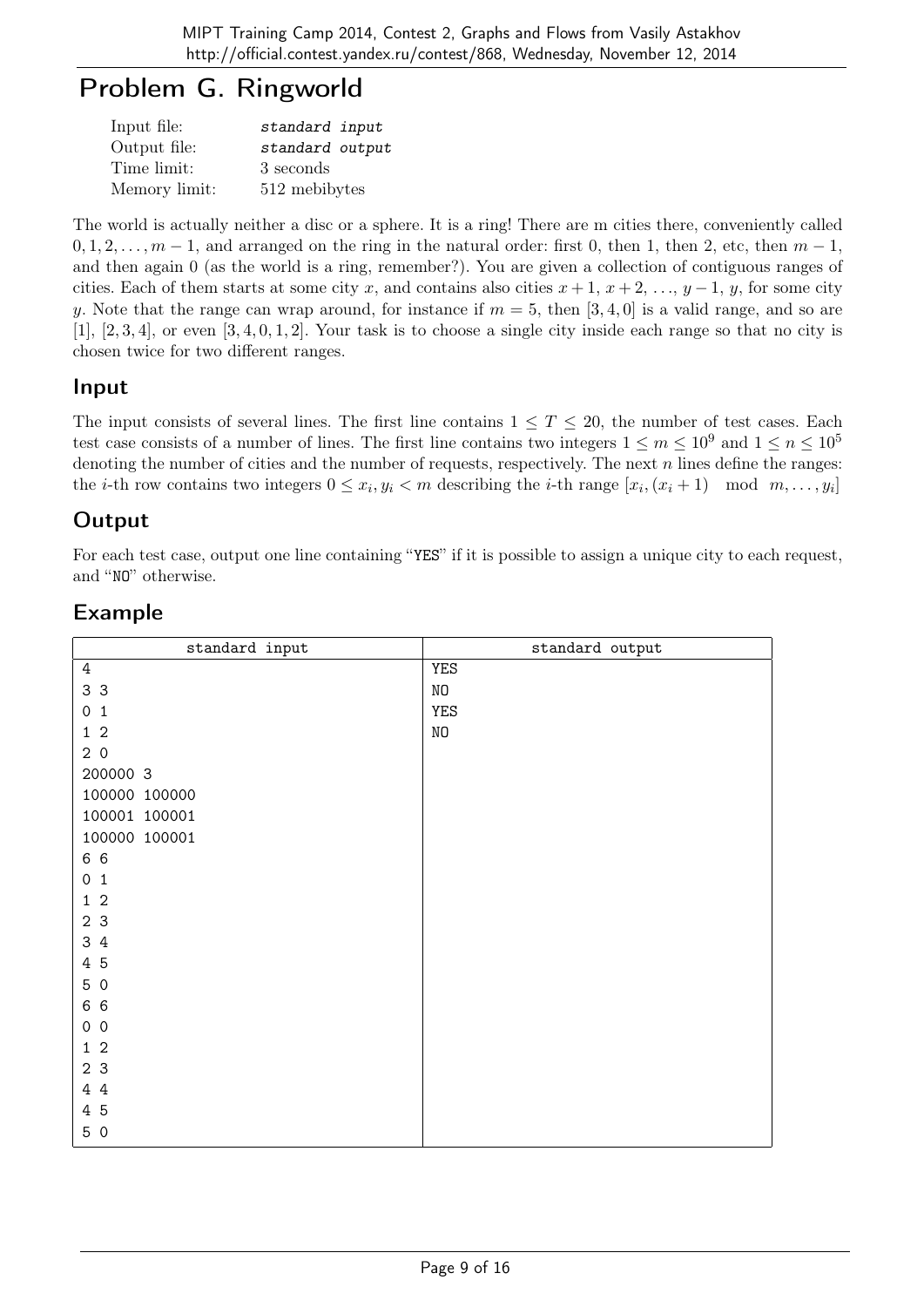## Problem H. Hard Life

| Input file:   | standard input  |
|---------------|-----------------|
| Output file:  | standard output |
| Time limit:   | 1 second        |
| Memory limit: | 512 mebibytes   |

John is a Chief Executive Officer at a privately owned medium size company. The owner of the company has decided to make his son Scott a manager in the company. John fears that the owner will ultimately give CEO position to Scott if he does well on his new manager position, so he decided to make Scott's life as hard as possible by carefully selecting the team he is going to manage in the company. John knows which pairs of his people work poorly in the same team. John introduced a hardness factor of a team  $$ it is a number of pairs of people from this team who work poorly in the same team divided by the total number of people in the team. The larger is the hardness factor, the harder is this team to manage. John wants to find a group of people in the company that are harderst to manage and make it Scott's team. Please, help him.

#### Input

The first line of the input file contains two integer numbers n and  $m$  ( $1 \le n \le 100$ ,  $0 \le m \le 1000$ ). Here n is a total number of people in the company (people are numbered from 1 to n), and m is the number of pairs of people who work poorly in the same team. Next  $m$  lines describe those pairs with two integer numbers  $a_i$  and  $b_i$   $(1 \le a_i, b_i \le n, a_i \ne b_i)$  on a line. The order of people in a pair is arbitrary and no pair is listed twice.

### **Output**

Write to the output file an integer number  $k$   $(1 \leq k \leq n)$  – the number of people in the hardest team, followed by k lines listing people from this team in ascending order. If there are multiple teams with the same hardness factor then write any one.

### Examples

| standard input | standard output |
|----------------|-----------------|
| 5 6            | 4               |
| 15             |                 |
| 5 4            | 2               |
| 4 2            | 4               |
| 2 5            | 5               |
| $1\,2$         |                 |
| 3 <sub>1</sub> |                 |
| 4 0            |                 |
|                |                 |

Note, that in the last example any team has hardness factor of zero, and any non-empty list of people is a valid answer.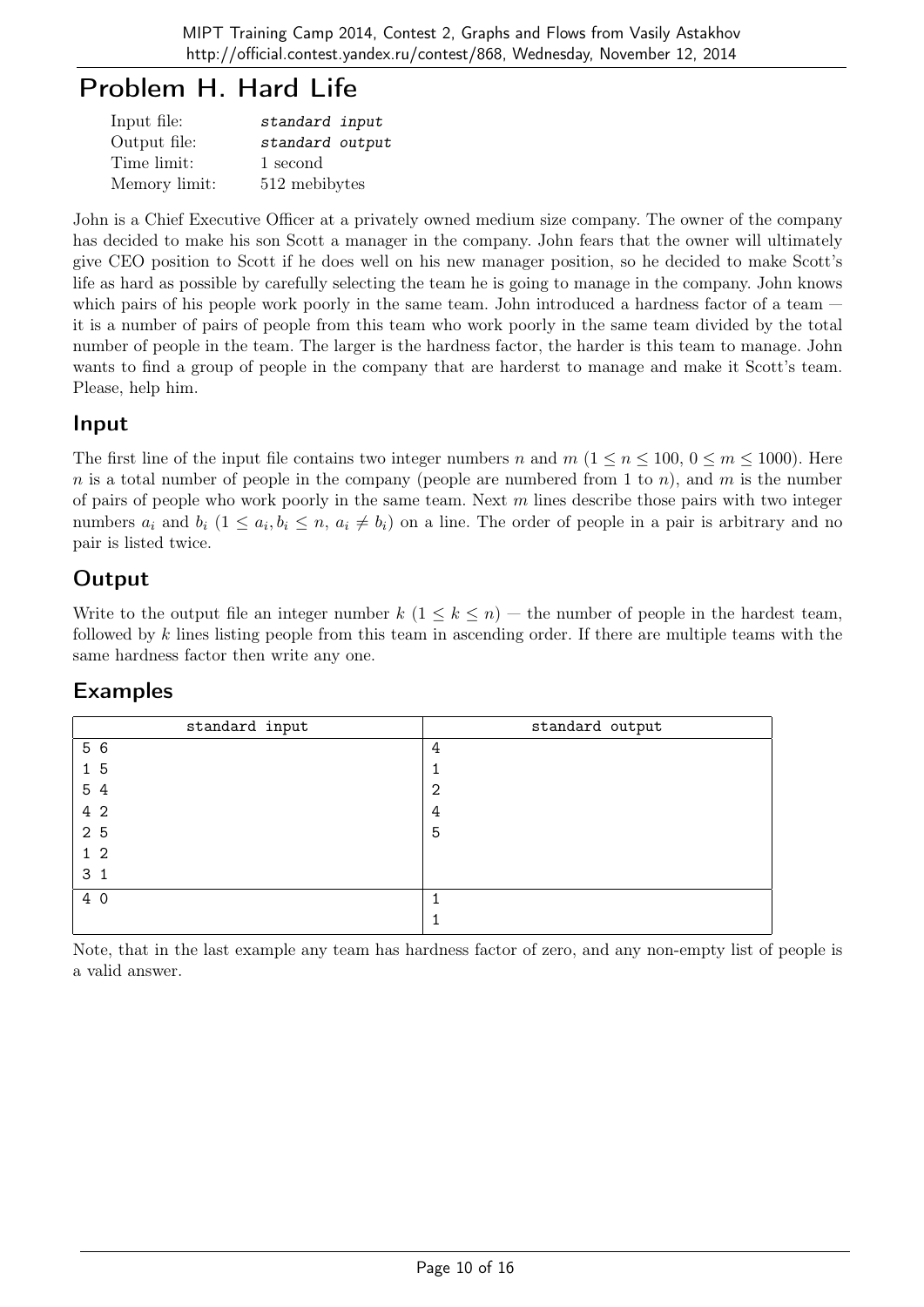## Problem I. Inspection

| Input file:   | standard input  |
|---------------|-----------------|
| Output file:  | standard output |
| Time limit:   | 1 second        |
| Memory limit: | 512 mebibytes   |

You are in charge of a team that inspects a new ski resort. A ski resort is situated on several mountains and consists of a number of slopes. Slopes are connected with each other, forking and joining. A map of the ski resort is represented as an acyclic directed graph. Nodes of the graph represent different points in ski resort and edges of the graph represent slopes between the points, with the direction of edges going downwards.

Your team has to inspect each slope of the ski resort. Ski lifts on this resort are not open yet, but you have a helicopter. In one flight the helicopter can drop one person into any point of the resort. From the drop off point the person can ski down the slopes, inspecting each slope as they ski. It is fine to inspect the same slope multiple times, but you have to minimize the usage of the helicopter. So, you have to figure out how to inspect all the slopes with the fewest number of helicopter flights.

#### Input

The first line of the input file contains a single integer number  $n (2 \le n \le 100)$  — the number of points in the ski resort. The following  $n$  lines of the input file describe each point of the ski resort numbered from 1 to n. Each line starts with a single integer number  $m_i$   $(0 \le m_i < n$  for i from 1 to n) and is followed by  $m_i$  integer numbers  $a_{ij}$  separated by spaces. All  $a_{ij}$  are distinct for each i and each  $a_{ij}$   $(1 \le a_{ij} \le n,$  $a_{ij} \neq i$ ) represents a slope going downwards from point i to point  $a_{ij}$ . Each point in the resort has at least one slope connected to it.

## **Output**

On the first line of the output file write a single integer number  $k -$  the minimal number of helicopter flights that are needed to inspect all slopes. Then write  $k$  lines that describe inspection routes for each helicopter flight. Each route shall start with single integer number from 1 to  $n-$  the number of the drop off point for the helicopter flight, followed by the numbers of points that will be visited during inspection in the corresponding order as the slopes are inspected going downwards. Numbers on a line shall be separated by spaces. You can write routes in any order.

| standard input | standard output |
|----------------|-----------------|
| 8              | 4               |
| 1 <sub>3</sub> | 1 3 4 8         |
| $1 \t7$        | 1 3 5 8         |
| 2 4 5          | 2 7 6           |
| 18             | 7 5             |
| 18             |                 |
| $\mathbf 0$    |                 |
| 2 6 5          |                 |
| $\Omega$       |                 |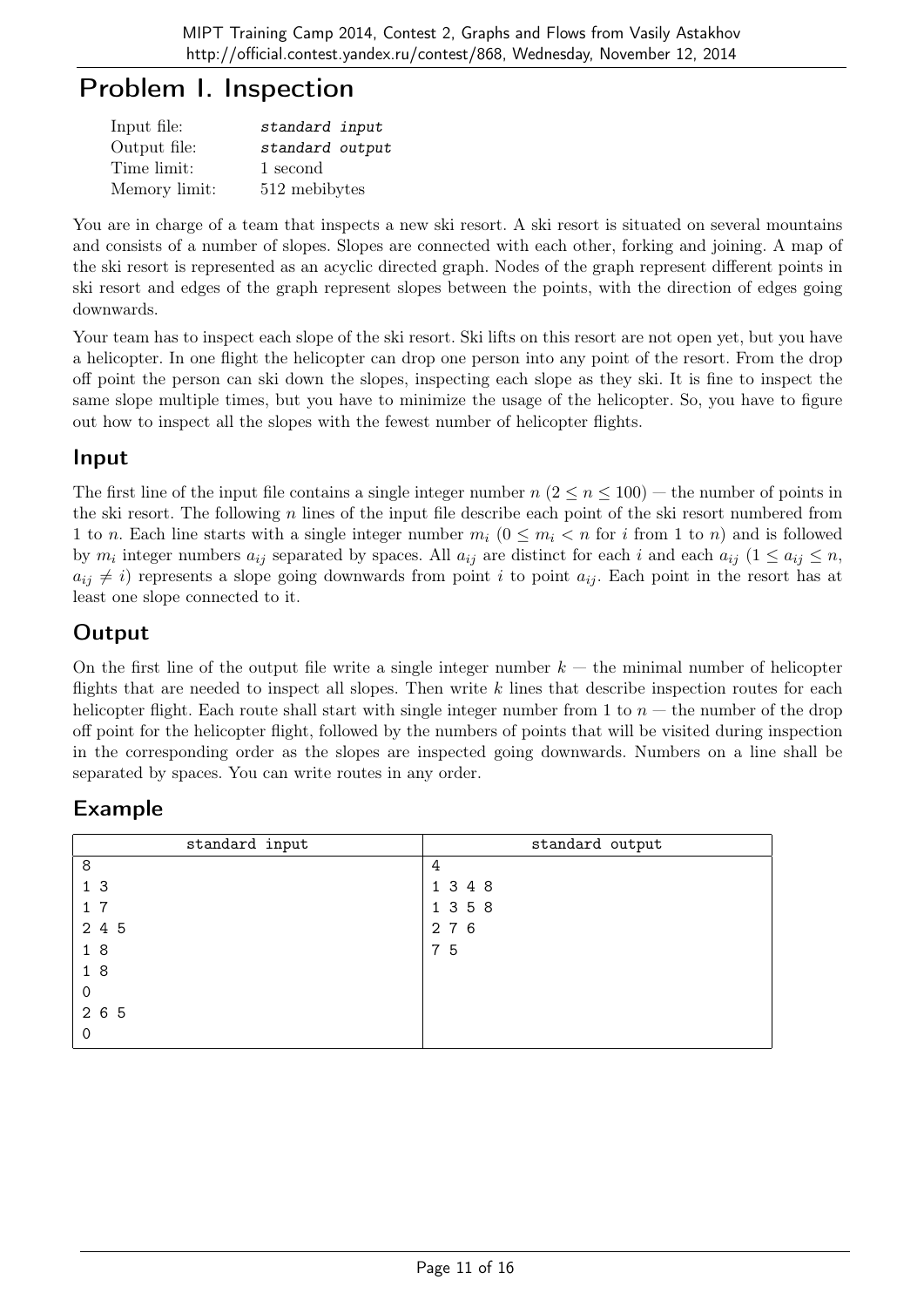## Problem J. Reserve

| Input file:   | standard input  |
|---------------|-----------------|
| Output file:  | standard output |
| Time limit:   | 1 second        |
| Memory limit: | 512 mebibytes   |

Protoss prepare a new attack. They have a lot of battle units to attack, but it is necessary to leave some Zealots (it is one of the most useful Protoss battle unit) on the base (as a reserve) to be sure that the base is protected from any counterattack. . .

One Zealot requires  $c_{ij}$  minerals to defend the base if employed from day i to day j. Attack operation proceeds for n days. Protoss commander Tryt o'Kill calculated that in day k he needs at least  $b_k$  Zealots on the base  $(k = 1, 2, \ldots, n)$ .

The general can keep exactly  $b_k$  units on the base and pay them required number of minerals, but he wants to minimize the amount of minerals spent during all  $n$  days. The general can also keep more than  $b_k$  units on day k if this will result in smaller total amount of minerals.

#### Input

First line of the input file contains number of days  $n, 1 \leq n \leq 50$ . Next n lines describe cost of keeping Zealots. So, j-th number in the  $(i + 1)$ -th line of the input file is  $c_{i,i+j-1}$ . All costs are non-negative and don't exceed 10 000. The last line contains  $b_k$   $(k = 1, 2, \ldots, n)$ . Consider  $0 \leq b_k \leq 2000$ .

All numbers in the input file are integral.

### **Output**

In the first line write total amount of minerals General has to pay to Zealots to defend the base. Output a triangular table: j-th number of the  $(i + 1)$ -th line should contain number of Zealots which have to defend the base from day i to day  $i+j-1$ . This number shouldn't exceed 10<sup>9</sup>. Keep in mind that Protoss General wants to minimize amount of minerals paid to Zealots.

It is guaranteed that the optimal amount of minerals doesn't exceed  $10^9$ .

| standard input  | standard output |
|-----------------|-----------------|
| З               |                 |
| 3 2 3           | $0\quad1\quad1$ |
| $\frac{1}{3}$ 2 | 01              |
| 3               |                 |
| 2 3 2           |                 |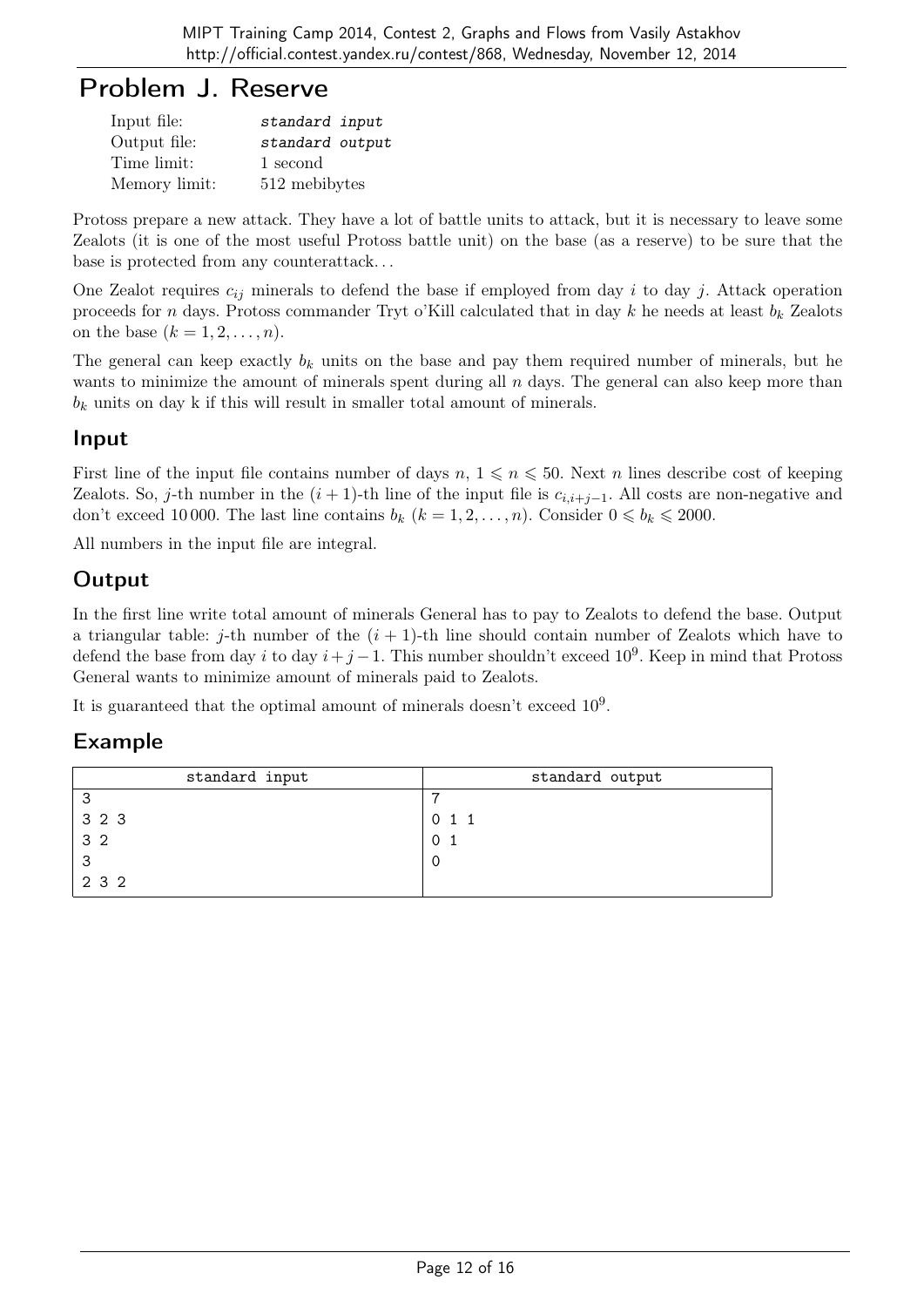# Problem K. Around the track

| Input file:   | standard input  |
|---------------|-----------------|
| Output file:  | standard output |
| Time limit:   | 1 second        |
| Memory limit: | 512 mebibytes   |

After The Stig's identity was revealed, the TV show Top Gear is in dire need of a new, tame racing driver to replace him. And of course you have been asked to take the job. However, you are not very fond of driving quickly, and especially not around the twisting and turning tracks they use in the show. To help you alleviate this problem, one of your algorithmic friends has suggested that you should calculate the roundtrip with the least possible amount of turning required.

The driving track consists of unique, straight lines, and there are always exactly 2 or 4 roads heading out from each node. A roundtrip must be an Eulerian circuit, i.e. it must traverse each edge of the graph exactly once, and end up where it started. (Such a circuit is guaranteed to exist in the input graphs.) Thus the total amount of turning is the sum of the turning required at each node, where continuing in a straight line means a turn of 0. The roads on the track can be driven in any direction.

#### Input

One line with  $3 \le N \le 10^4$  — the number of nodes — and  $N \le M \le 2N$  — the number of edges.

N lines with the x and y coordinates of each node, in order.  $0 \le x, y \le 10^4$ . The nodes have unique coordinate pairs. M lines with two space separated numbers  $i$  and  $j$ , denoting an edge between nodes  $i$ and j. The nodes are 0-indexed.

## **Output**

The least amount of turning you must do to complete an Eulerian circuit, in radians. Absolute or relative error of  $10^{-6}$  or less will be tolerated.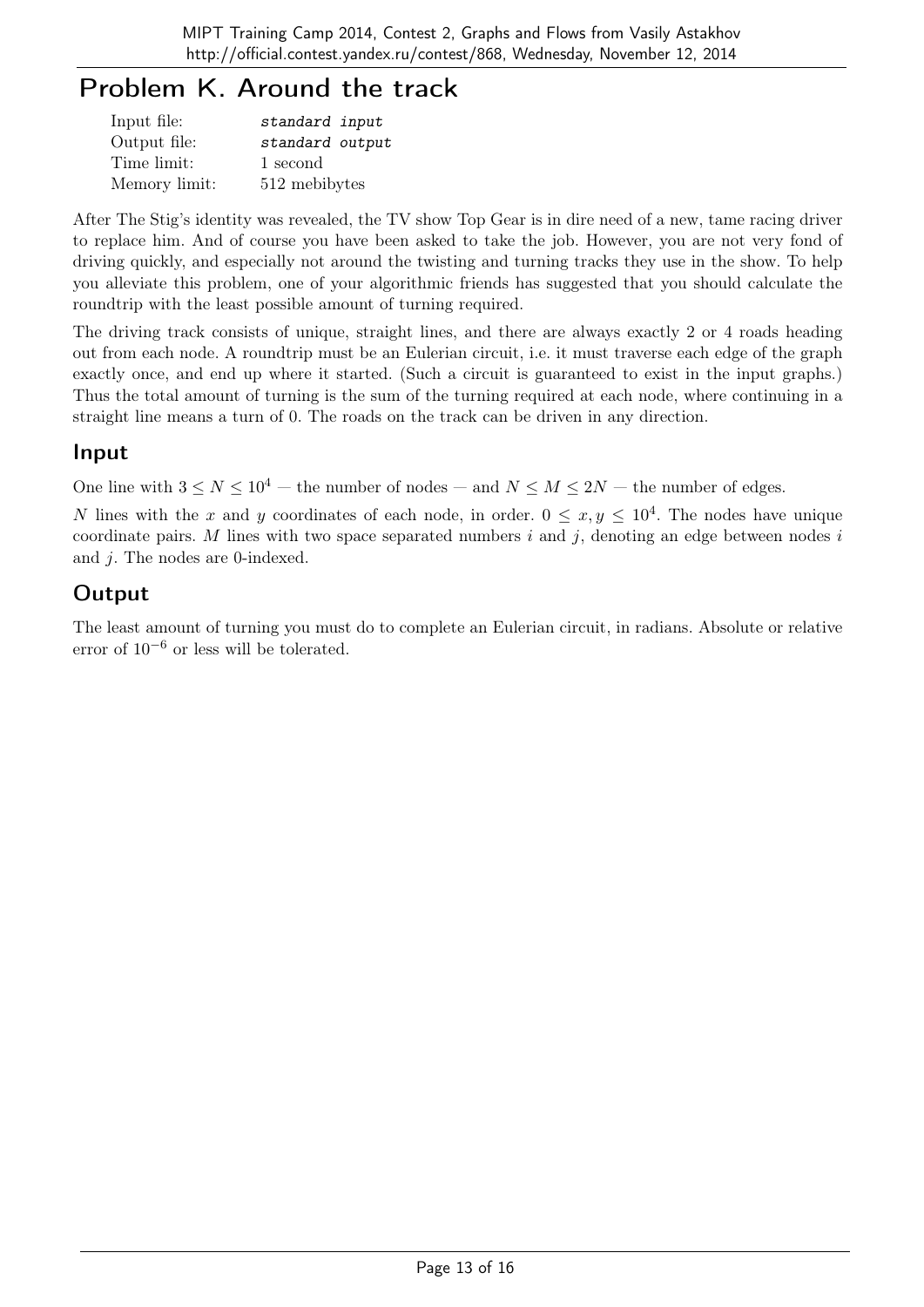| standard input  | standard output |
|-----------------|-----------------|
| 3 <sup>3</sup>  | 6.283185        |
| $0\quad 0$      |                 |
| 0 <sub>1</sub>  |                 |
| $1\ 0$          |                 |
| 0 <sub>1</sub>  |                 |
| 0 <sub>2</sub>  |                 |
| $1\,$ $2\,$     |                 |
| 12 19           | 22.428486       |
| 20              |                 |
| 0 <sup>3</sup>  |                 |
| 17              |                 |
| 8 10            |                 |
| 85              |                 |
| 6 3             |                 |
| $10\,$ $1\,$    |                 |
| 11 5            |                 |
| 13 3            |                 |
| 12 7            |                 |
| 16 5            |                 |
| 17 9            |                 |
| 0 <sub>1</sub>  |                 |
| 0 <sub>5</sub>  |                 |
| $1\overline{5}$ |                 |
| $1\,$ $2\,$     |                 |
| 13              |                 |
| 23              |                 |
| 3 4             |                 |
| 39              |                 |
| 4 5             |                 |
| 49              |                 |
| 4 6             |                 |
| 5 6             |                 |
| 6 7             |                 |
| 6 8             |                 |
| 7 8             |                 |
| 89              |                 |
| 8 10            |                 |
| 9 11            |                 |
| $10\;$ $11$     |                 |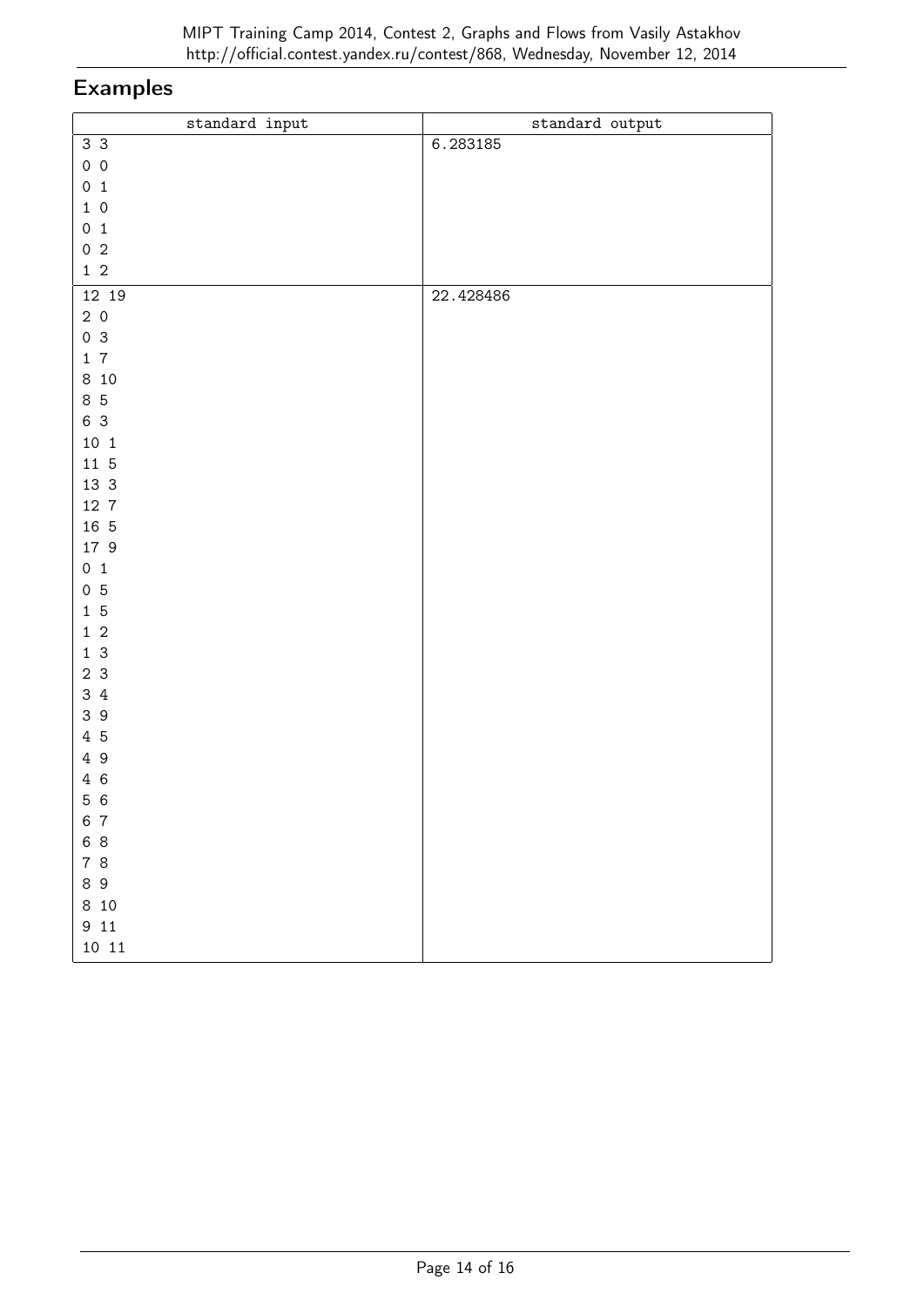# Problem L. Bart is A Tycoon

| Input file:   | standard input  |
|---------------|-----------------|
| Output file:  | standard output |
| Time limit:   | 1 second        |
| Memory limit: | 512 Mebibytes   |

Bart likes skateboarding and knows everything about it. He is going to become a tycoon and to have a skateboard producing factory.

Yet Bart thinks about the following problem. Assume he got M customers and C packs of skateboards. How to sell skateboards with maximum profit?

#### Input

The first line of input contains four integers  $N, S, C$  and  $R$  — number of cities, number of the city where Bart's factory is placed, number of packs of skateboards Bart got for sale and penalty for car accident  $(1 \le N, C \le 100, 1 \le S \le N, 0 \le R \le 10^4).$ 

The second line contains an integer  $M$  — number of customers  $(1 \leq M \leq 100)$ .

Next M lines consist of customer descriptions and contain three positive integers  $P_i$ ,  $C_i$  and  $M_i$  each, where  $P_i$  is the customer city number  $(1 \le P_i \le N)$ ,  $C_i$  is the maximal number of packs of skateboards that customer could buy  $(1 \le C_i \le 100)$  and  $M_i$  is the profit that Bart gets from selling one pack to this customer  $(1 \leq M_i \leq 10^4)$ . A customer can buy any integer number of packs of skateboards between 0 and  $C_i$ , inclusive.

Next line consists of one integer  $E$  – the number of roads  $(0 \le E \le 10^4)$ . All roads between cities are directed, but car accidents are still possible.

Next E lines consist of road descriptions. Each road is described by six integers  $V_1$ ,  $V_2$ ,  $U$ ,  $F$ ,  $P_1$  and  $P_2$ — numbers of beginning and ending city on this road, maximum road capacity in trucks, fuel expenses for one truck to pass this road and two special parameters, related to car accident probability, respectively  $(1 \leq V_1, V_2 \leq N, V_1 \neq V_2, 1 \leq U \leq 100, 1 \leq F \leq 10^4, 0 \leq P_1 \leq P_2 \leq 100)$ . One truck can carry one pack of skateboards. If during the whole period of deliveries, there will be more than  $U$  trucks on the road, there would be a traffic jam and all these trucks won't arrive in time. If  $U > 1$ , the probability of a car accident for *i*-th truck on the road is  $P_1 + (P_2 - P_1)(i - 1)/(U - 1)$ . In case of  $U = 1$ , the probability of a car accident for a truck is  $P_1 = P_2$ .

If a truck has accident, Bart pays  $R$  as a penalty and then the truck continues delivery. A truck can have no more than one accident per a road.

### **Output**

Output expected profit with accuracy  $10^{-2}$ . Note that Bart need not sell all C packs of skateboards.

| standard input | standard output |
|----------------|-----------------|
| 3 1 3 100      | 2845.00         |
| 2              |                 |
| 2 2 1000       |                 |
| 3 1 900        |                 |
| 2              |                 |
| 1 3 2 5 10 10  |                 |
| 1 2 2 5 10 20  |                 |